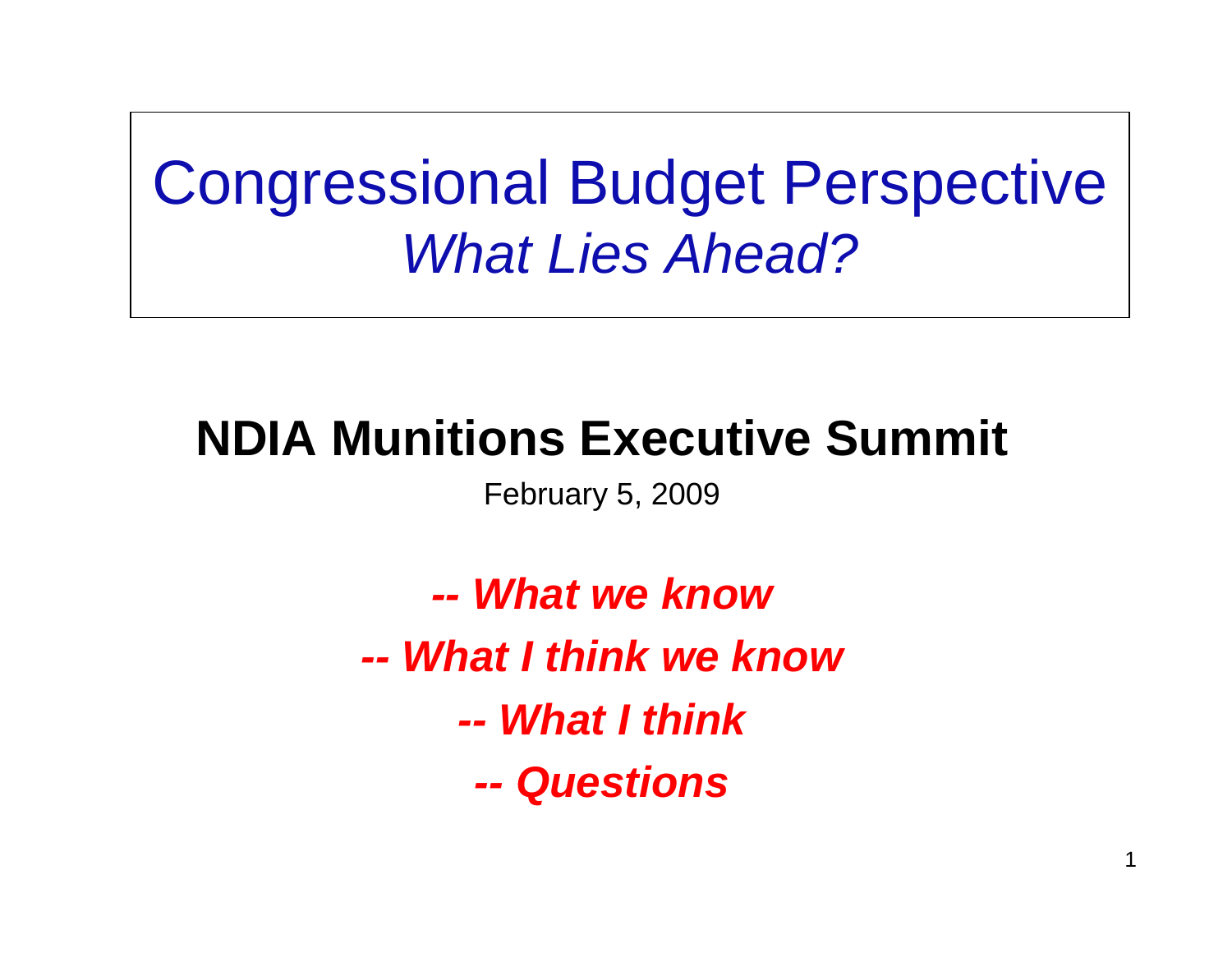# *What we know*

- New Democratic President and Congress
	- "Left of center" Congress
	- Many operational budget decisions yet to be made
- Winds of change blowing a "perfect storm"
	- Needs and expectations very high even defense
		- Policy and "outlays"
	- Complex uncharted GLOBAL economic terrain
	- Out of Iraq into Afghanistan/Pakistan
- Stimulus bill very important! Game changer?
	- Out year impacts uncertain at best
	- Spending could be addictive, habit forming
	- NYT: "rewriting the social contract with the poor, the uninsured and the unemployed"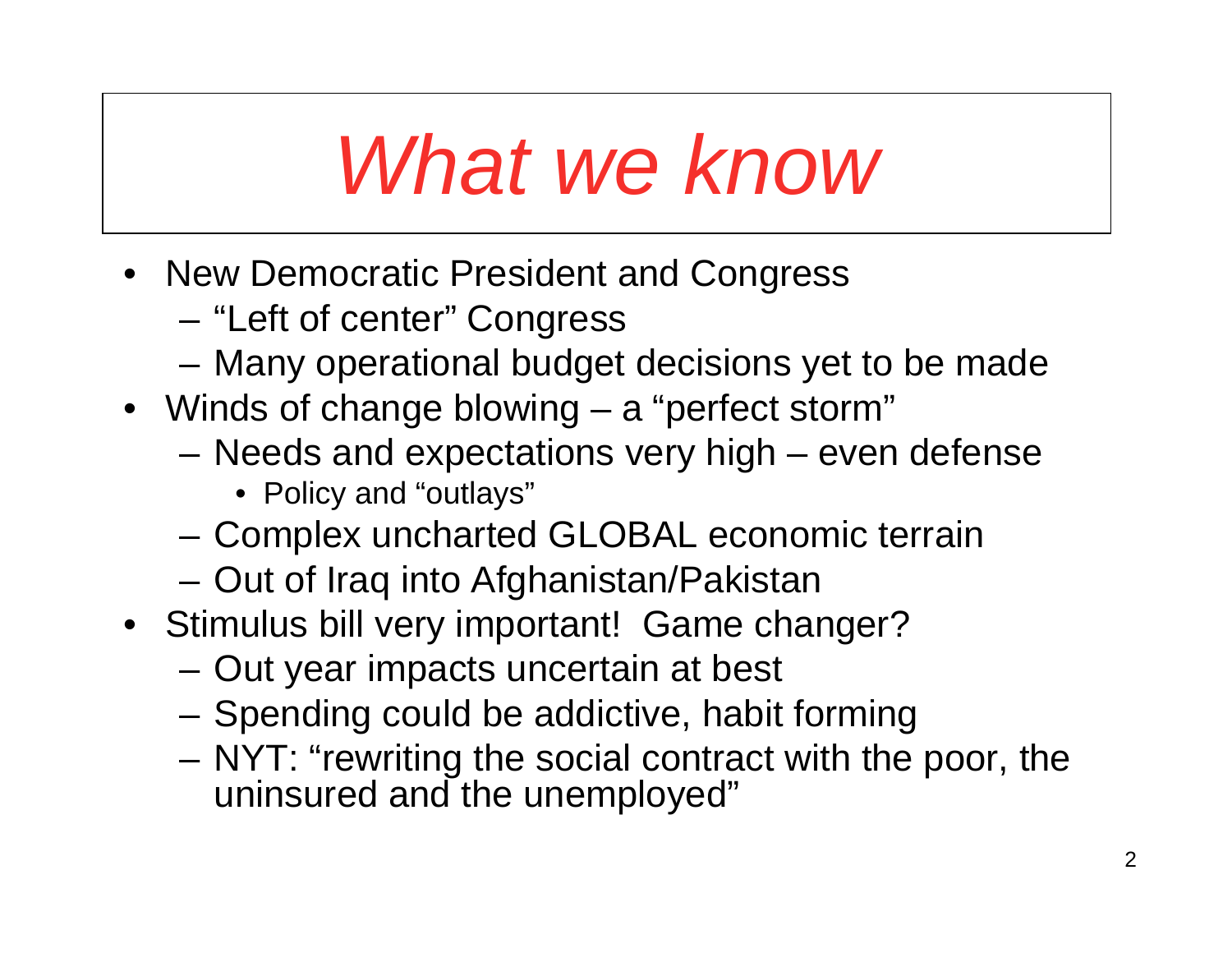# 111<sup>th</sup> Congressional Leadership

- Speaker Pelosi and Majority Leader Reid yield leadership of Democratic agenda to President Obama
	- Traditional House and Senate differences remain
	- "Regular order" or not??.
- Generational change underway: "old bulls" giving way to 50's-something crowd
- Most changes in Republican leadership ranks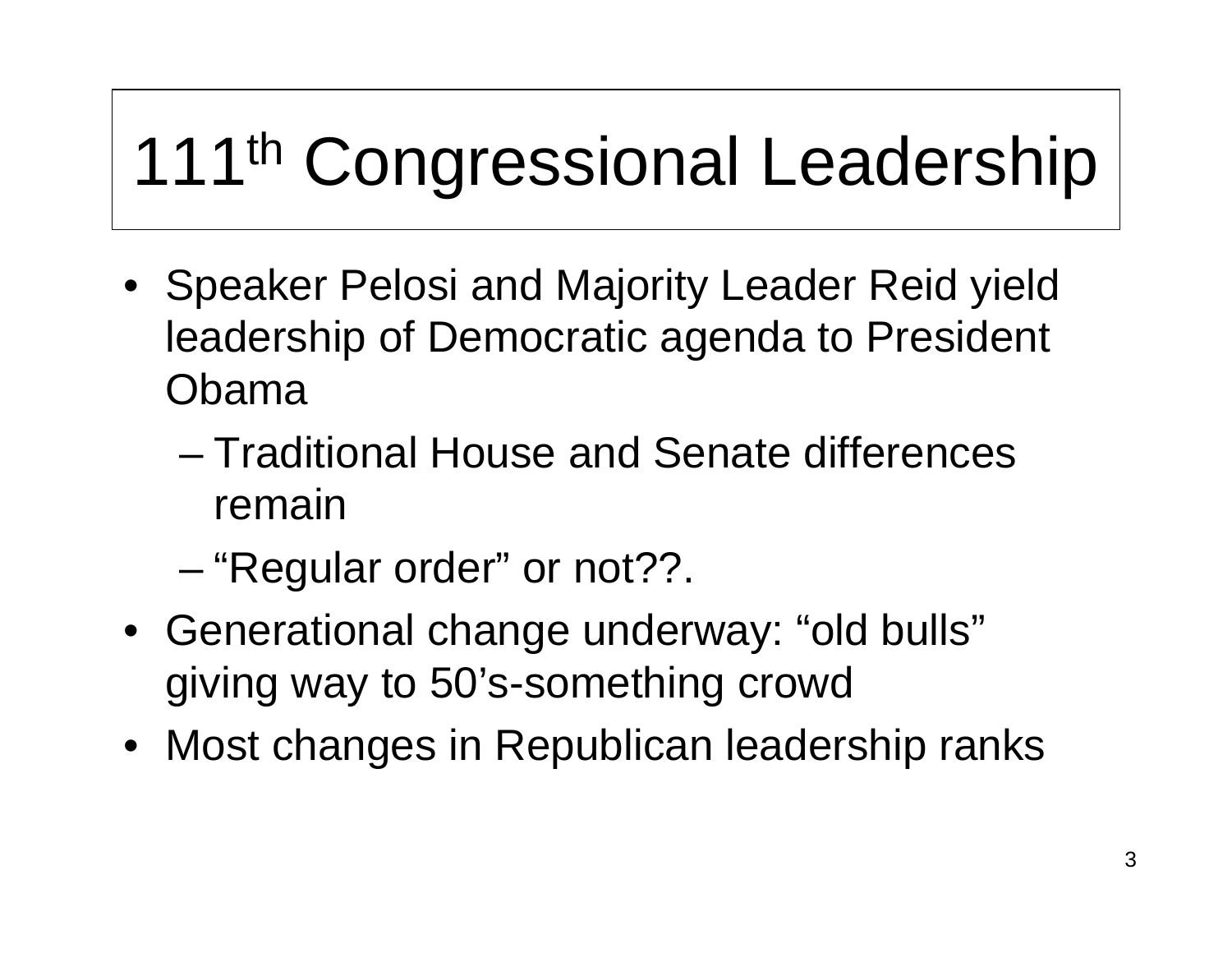## 111<sup>th</sup> Congress Defense Committee "Ammo" Leadership

- HASC: Ike Skelton John McHugh (Ft Drum) – Air-Land: Neil Abercrombie Roscoe Bartlett
	-
- HAC-D: Jack Murtha Bill Young
- 
- SASC: Carl Levin John McCain – Readiness: Dan Akaka John Thune (??)
- 
- SAC-D: Dan Inouye Thad Cochran

**A few new, but experienced minority leaders**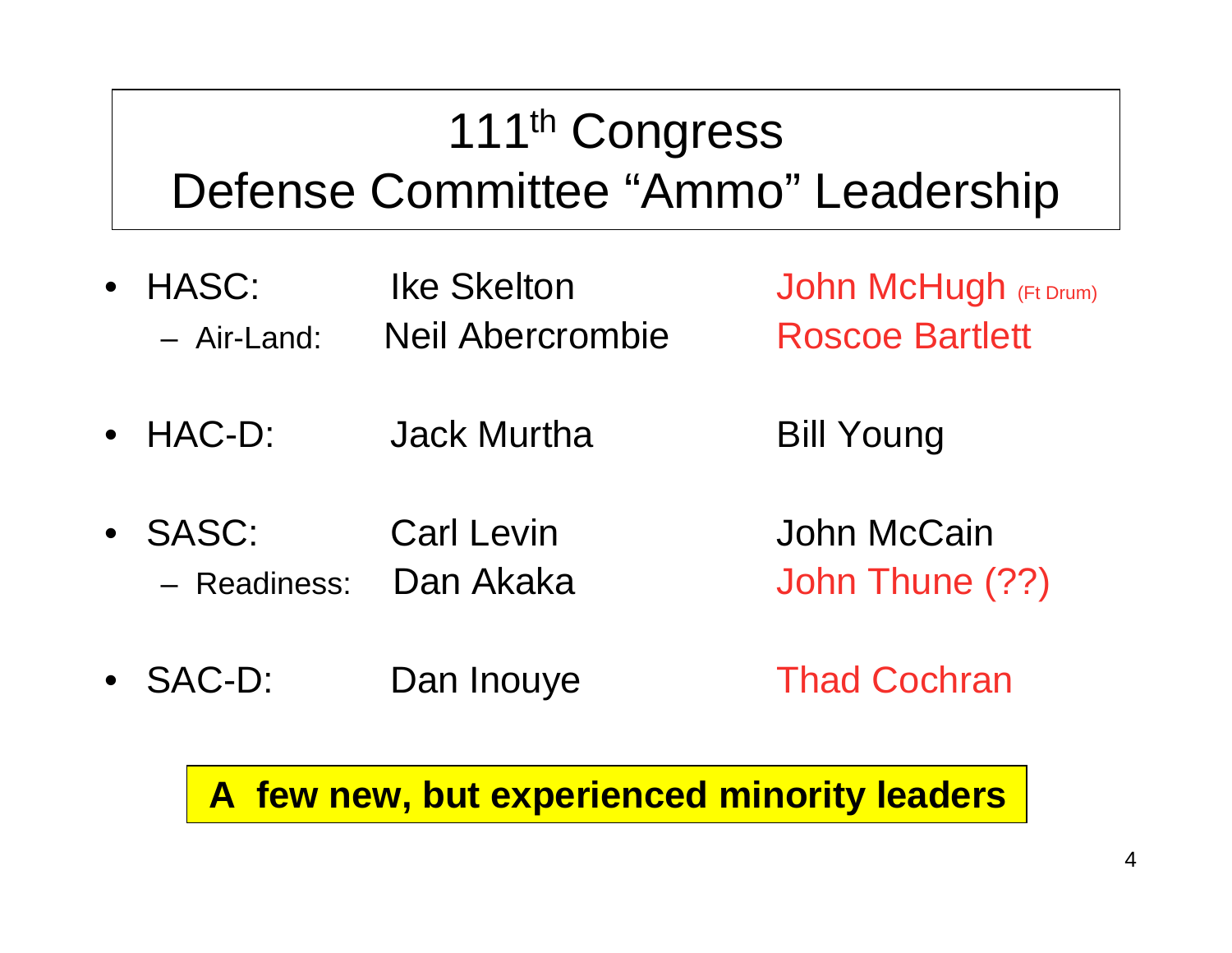## 111<sup>th</sup> Congress Defense Committee Key "Ammo" SDs/PSMs

- HASC: Jesse Tolleson, Doug Bush & John Wason
- HAC-D: Paul Juola & Tom McLemore
	- PSMs: Paul Terry (USA)
	- Tim Prince (USN)
	- Kris Mallard (USAF)
	- B G Wright (USMC)
- SASC: Bill Sutey & PSM assignments pending
- SAC-D: Charlie Houy & Stewart Holmes
	- PSMs: Nicole Diresta & Brian Wilson

#### PSMs largely unchanged from last year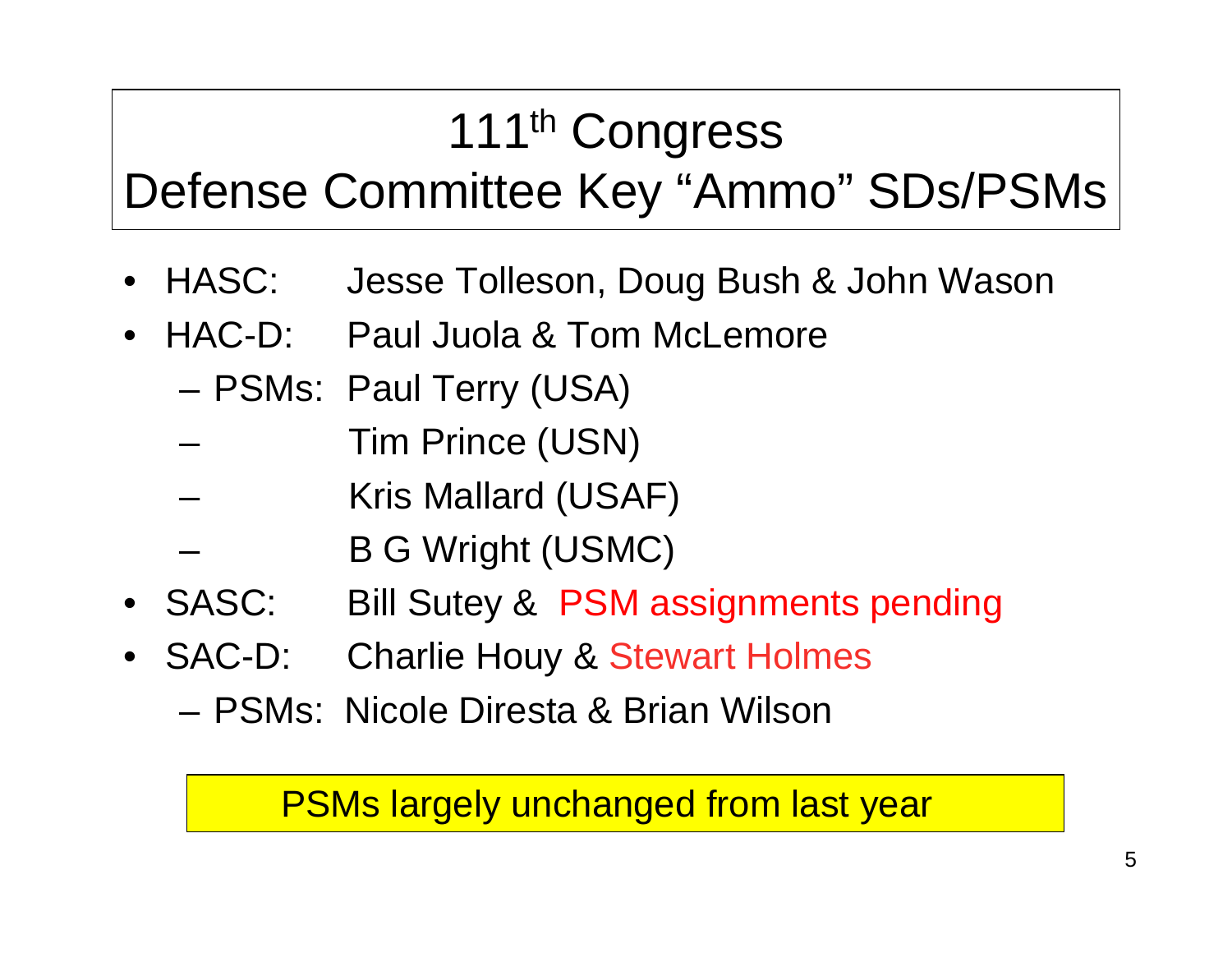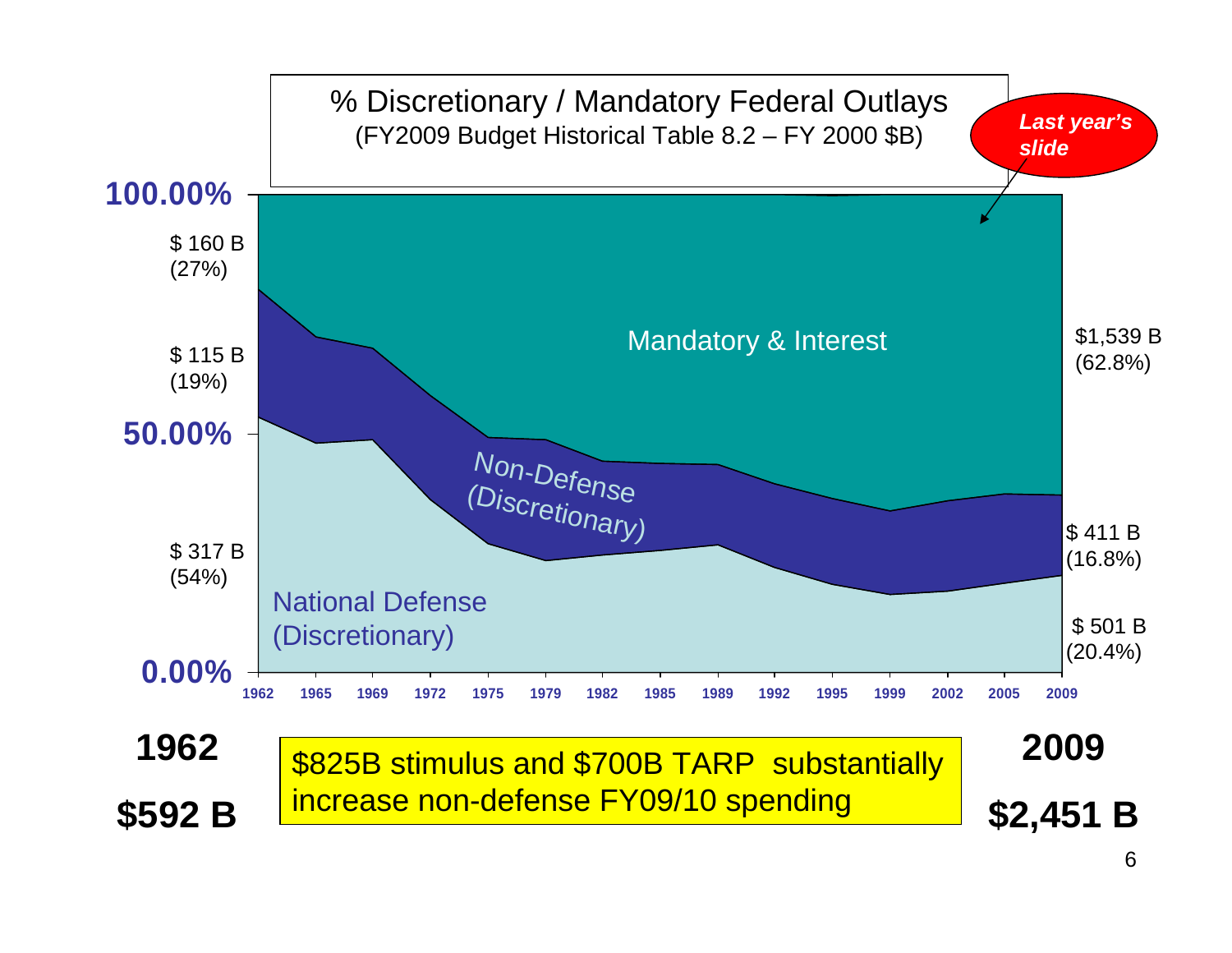#### **Today's Political Battle The Stimulus Plan (\$B) as of Feb 1st** National Journal 1/31/09

|               | <b>White House</b> | House | Senate       |
|---------------|--------------------|-------|--------------|
| <b>Taxes</b>  | 1/3                | 275   | $272+70=342$ |
| Mandatory     | 2/3                | 186   | 193          |
| Discretionary |                    | 358   | 365          |
| <b>Total</b>  | < 850              | 819   | 900          |

- o Supply-side Economics vs. Public Investment: @ tax rates
- oClinton: tried both public investment & balanced budget

Bush  $41 = $121B/yr$  Clinton = \$143B/yr

o Stimulus has \$280B/year in new public investment = Reagan tax cuts

**Now see which economic/governance policy is better**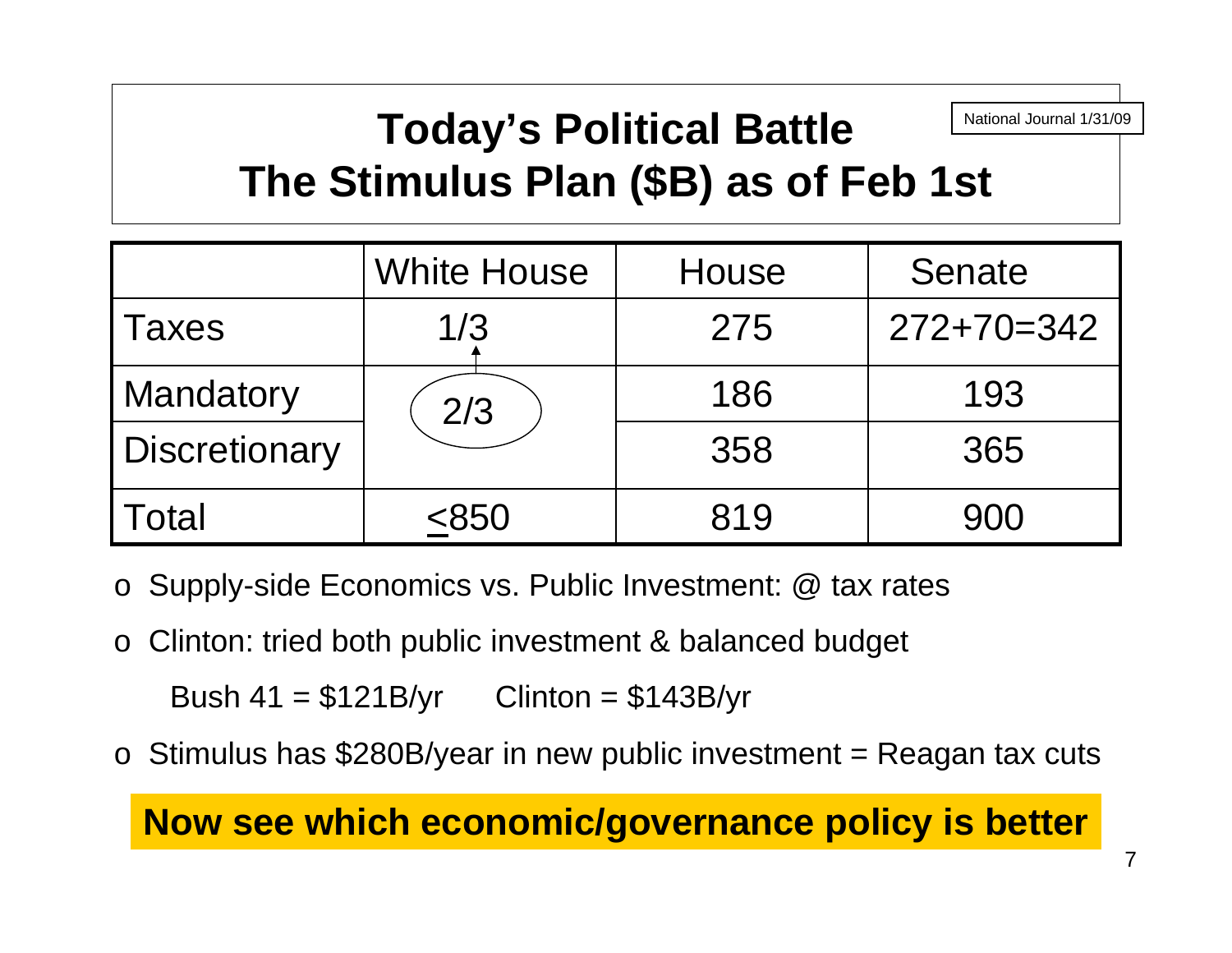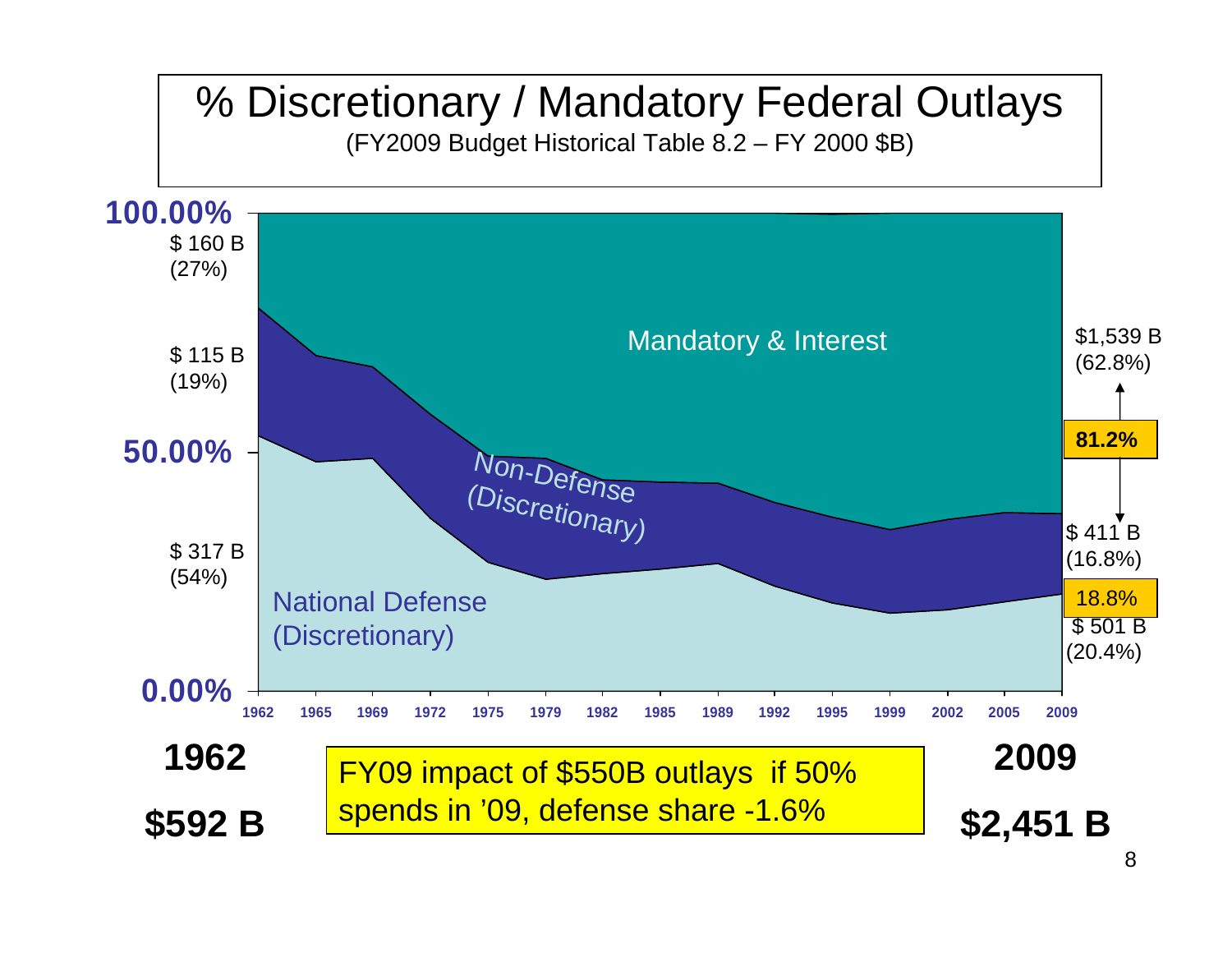## 2009 Congressional Budget Process

- Stimulus Package in process
	- To WH by Feb 13th
- "DoD Budget Outline" to Congress Feb  $2^{nd}$  no detail – <del>May include increase to FY10 column of FY09 submit ∤</del> Probably Out
- Omnibus Approps/CR extension before March 6th
- "State of the Union" Feb XX:
	- "Top Lines" w/ spending themes and objectives
- Detailed Presidential Budget to Congress in late March/early April
- Congressional Budget Committees starting process
	- Deal w/ "process" for balancing Budget: "BRAC-like" commission
	- Stimulus Bill relieves pent up demand for more domestic funding
	- Deal with FY10 "reconciliation" issues not addressed in Stimulus: AMT, investment loss tax credits, etc
	- Outline of tax, discretionary spending and entitlements goals due about April 15th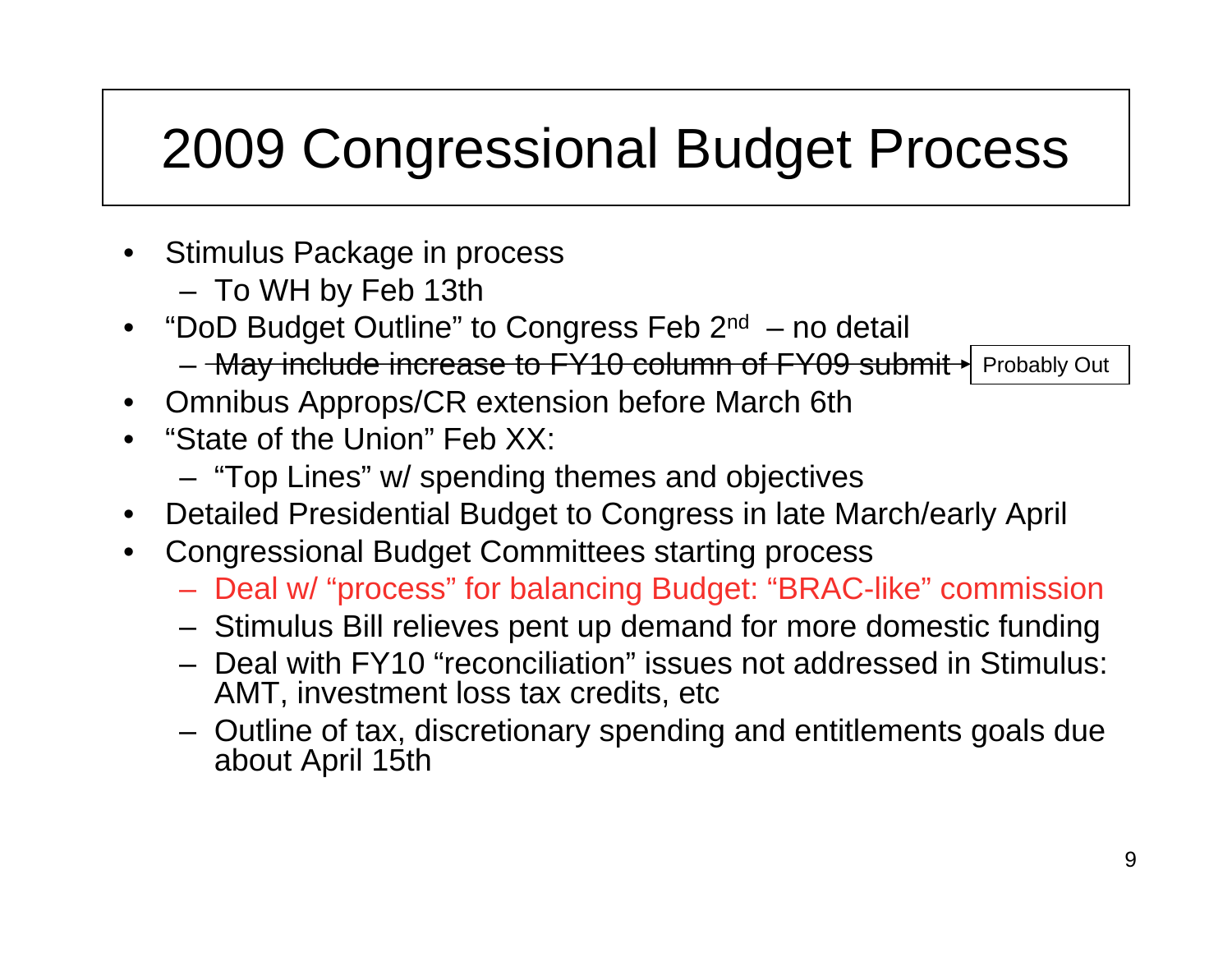#### **DoD FY 2010 Budget View**

#### **(going into new Administration review)**

- DoD proposed FY 2010 DoD "top line" increase to \$581B
	- Proposed  $+$ \$57B to \$524B estimate in FY09 budget:  $+$ 10.99
		- Army: \$17.1B (30%)
		- USN/USMC  $-13.7B(24%)$
		- USAF 9.8B (17.2%)
		- SOCOM & OSD 16.4B (28.7%)
	- *~\$30B of increase for "persistent presence"*
	- *Increase carried in base in FY11 and beyond (~\$300B to POM)*
- FY09 "Full" Supp expected before April budget submission
	- SECDEF "personal estimate" \$69.7B
	- New Administration to review and submit
	- Brings FY09 supplemental funding to \$135.6B; down \$37B from '08
	- Deferred \$20B for reset
	- Historically, next year (FY10) bridge supps attached to "full supp" request
- Buying power continues to be squeezed
- Near term readiness vs. future modernization challenge

QDR starting to inform PB-10; drive POM 11-15 adjustments AND probably set Administration ammo policy

**Rejected**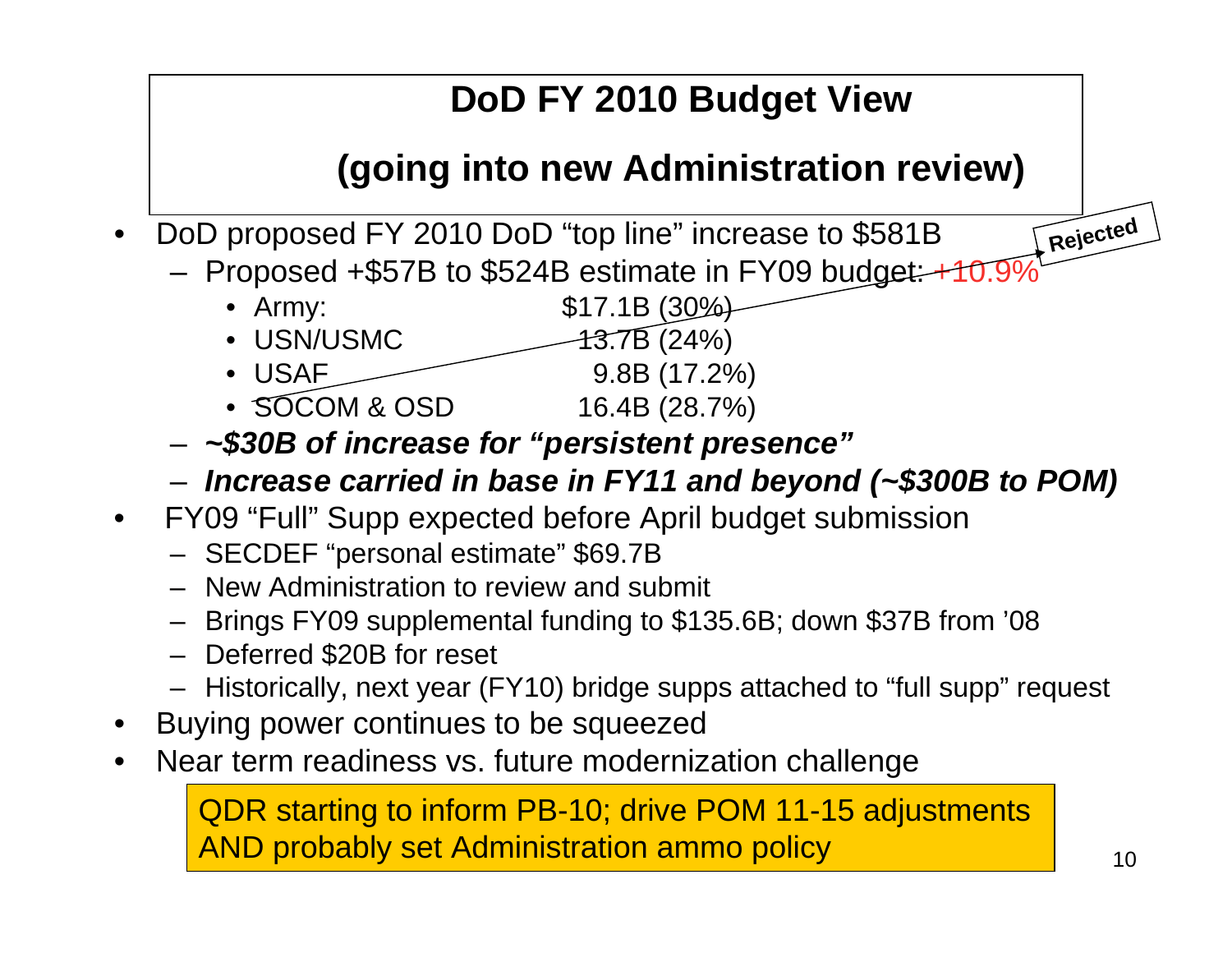### Supplementals (\$B)

| Year           | '05<br><b>Bridge</b> | '05  | '06<br><b>Bridge</b> | '06  | 107<br><b>Bridge</b> | '07<br>Full | $08*$<br><b>Bridge</b> | '08<br>Full | '09<br>Bridge/<br><b>Full</b> |
|----------------|----------------------|------|----------------------|------|----------------------|-------------|------------------------|-------------|-------------------------------|
| <b>Milpers</b> | 1.3                  | 17.4 | 6.2                  | 10.2 | 54                   | 13.5        | 1.1                    | 16.7        | 3.8/12.4                      |
| <b>OPS</b>     | 16.4                 | 37.1 | 33.2                 | 37.9 | 44.3                 | 50.4        | 61.1                   | 30.5        | 51 /29.8                      |
| Proc.          | 1.4                  | 17.4 | 8.0                  | 15.0 | 19.8                 | 25.6        | 6.1                    | 48.7        | 8.5/20.4<br>(deferral)        |
| Other          | 5.9                  | 4.0  | 2.6                  | 2.7  | 15,                  | 60          | 1.8                    | 6.5         | 2.2/7.1                       |
| Total          | 25.0                 | 75.9 | 50.0                 | 65.8 | 70.0                 | 95 5        | 70.0                   | 102.5       | 65 9/69.7                     |

#### **FY 10 Bridge Supplemental expected**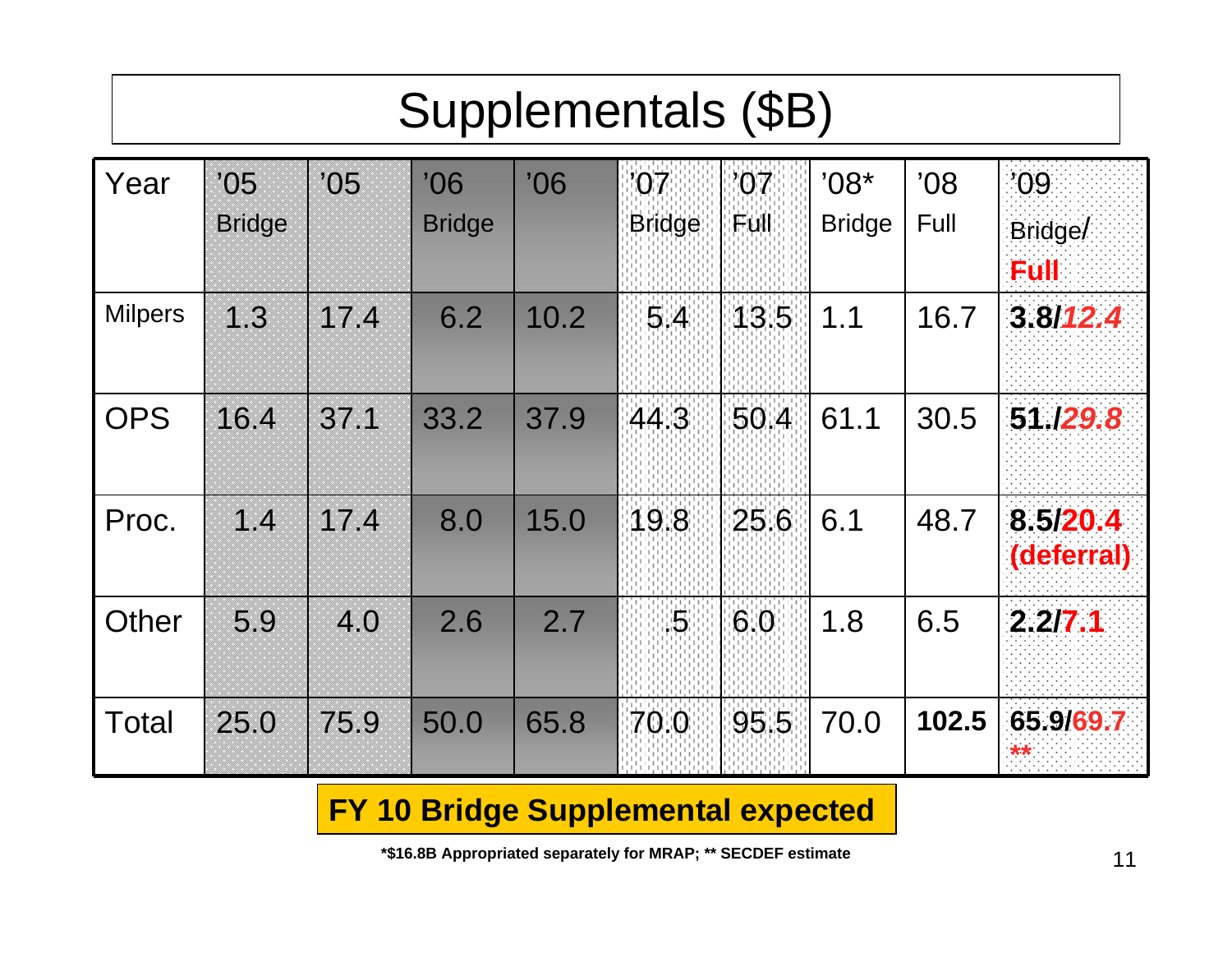#### **Ammunition (FY08/09 PB) Procurement Funding (\$M)**

NO ammo \$ in '09  $$65.9B$  in bridge Supp

|                      |              | '08 GWOT      |       |              | Full '09    |
|----------------------|--------------|---------------|-------|--------------|-------------|
|                      | <b>FY 08</b> | <b>Bridge</b> | Full  | <b>FY 09</b> | <b>GWOT</b> |
| Army                 | 2,235        | 154           | 345   | 2,276        |             |
| Navy/<br><b>USMC</b> | 1,057        | 305           | 305   | 1,123        |             |
| <b>Air Force</b>     | 749          | $\Omega$      | 205   | 895          |             |
| <b>Total</b>         | \$4,041      | \$459         | \$855 | \$4,294      |             |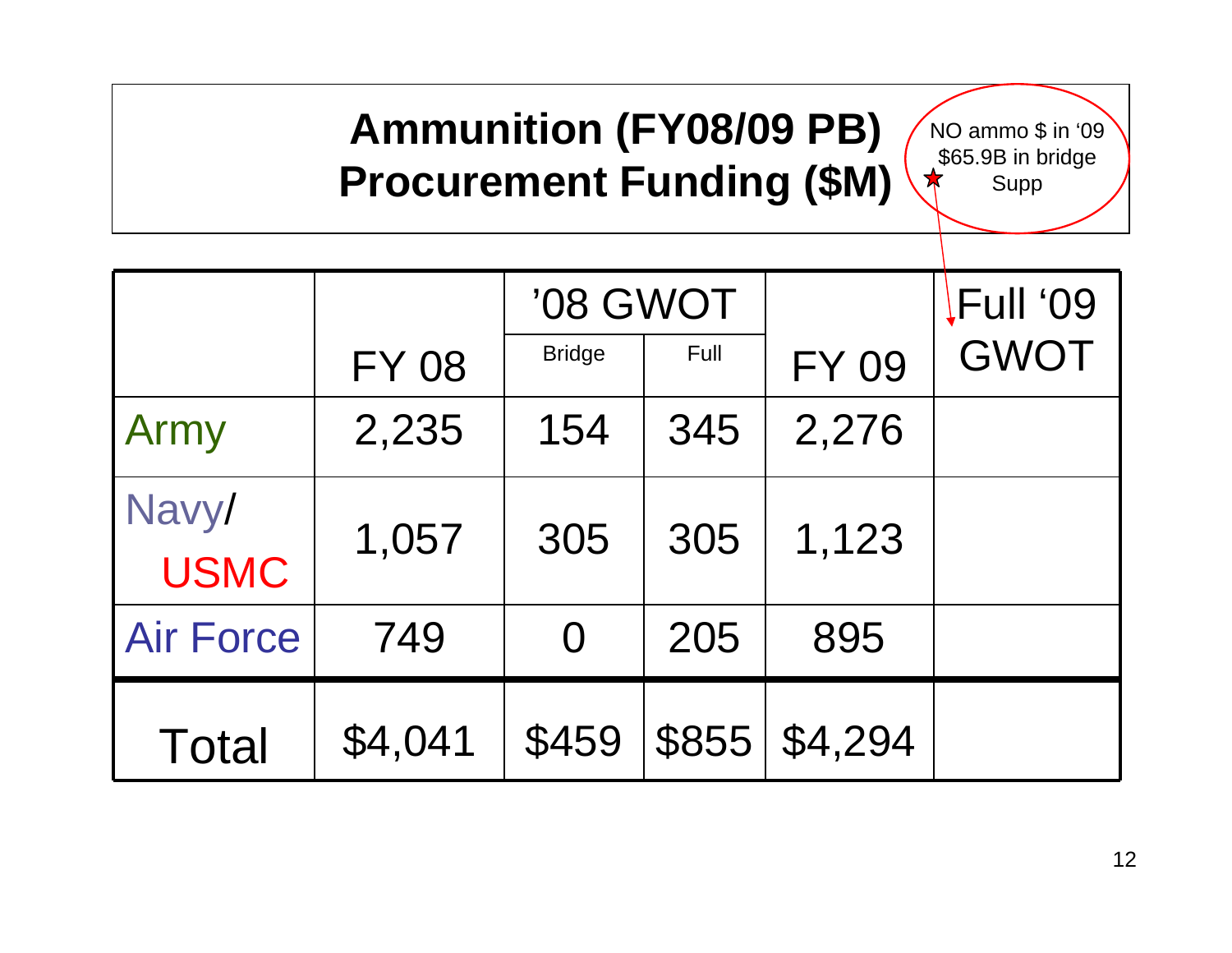# *What I think we know?*

- Winds of change favoring domestic programs
	- *Economic recovery higher priority than defense today*
	- *Public Investment may have priority over National Security*
- Political environment: sunny becoming partly cloudy/discordant
	- *All players have a lot at stake*
- Obama Administration still working Departmental PB10 "top lines"

#### – **Proposed +\$57B increase probably being scaled back ~Inflation**

- Congress will continue supporting Service ammo requests
	- *Ammo remains an acceptable bill payer account within DoD and Congress*
- Allocation of FY09 Full Supp procurement funds not final
	- *Not sure if '09 supp ammo allocation is OK*
	- *Challenge is forecasting current operations requirement*
- Policy to phase out use of supplementals
	- *Will be difficult in near term*
	- *Afghanistan costs could slow phase out*
	- *Expect some migration to "base" of new essential capability*

13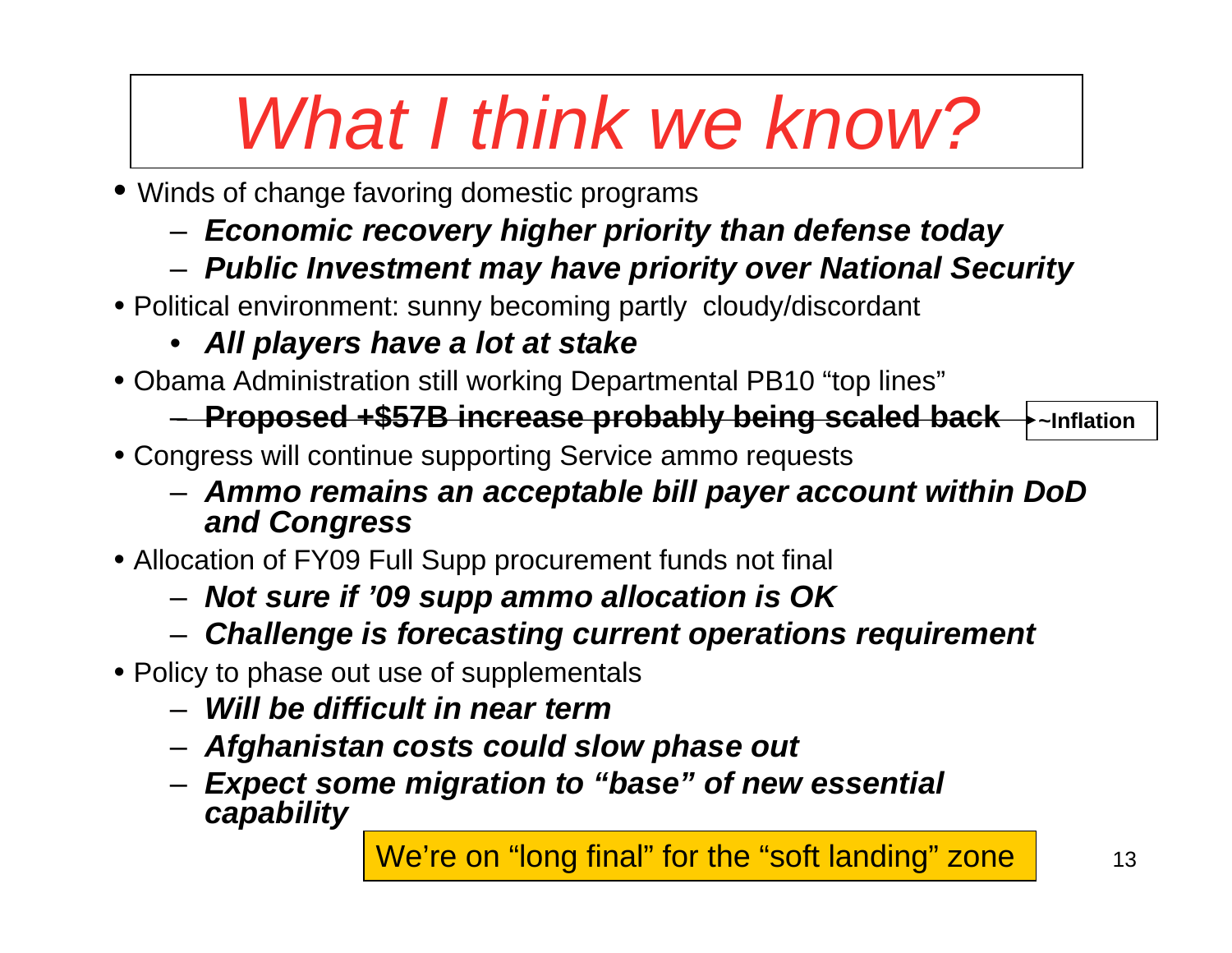### **DoD FY 2010 Budget View**

#### **(going into new Administration & OMB review)**

- DOD proposed FY 2010 "top line" increase to \$581B
	- Proposed  $+$ \$57B to \$524B estimate in FY09 budget:  $+$ 40.9%
		- Army: \$17.1B (30%)
		-
		- USN/USMC 13.7B (24%)
		- USAF 9.8B (17.2%)
		- SOCOM & OSD  $16.4B(28.7%)$
	- +\$31B of increase for "persistent presence"
	- +\$14B Capitalization and acceleration (USN \$8/USAF\$4.7B)
	- +\$12B Fact-of-life/inflation
- Anticipated "pass back": Fact-of-life/inflation + some for "persistent presence"
	- Balance forms basis of FY 10 Supplemental

#### **Starting to turn off the defense spending "spigot"**

Not

accepted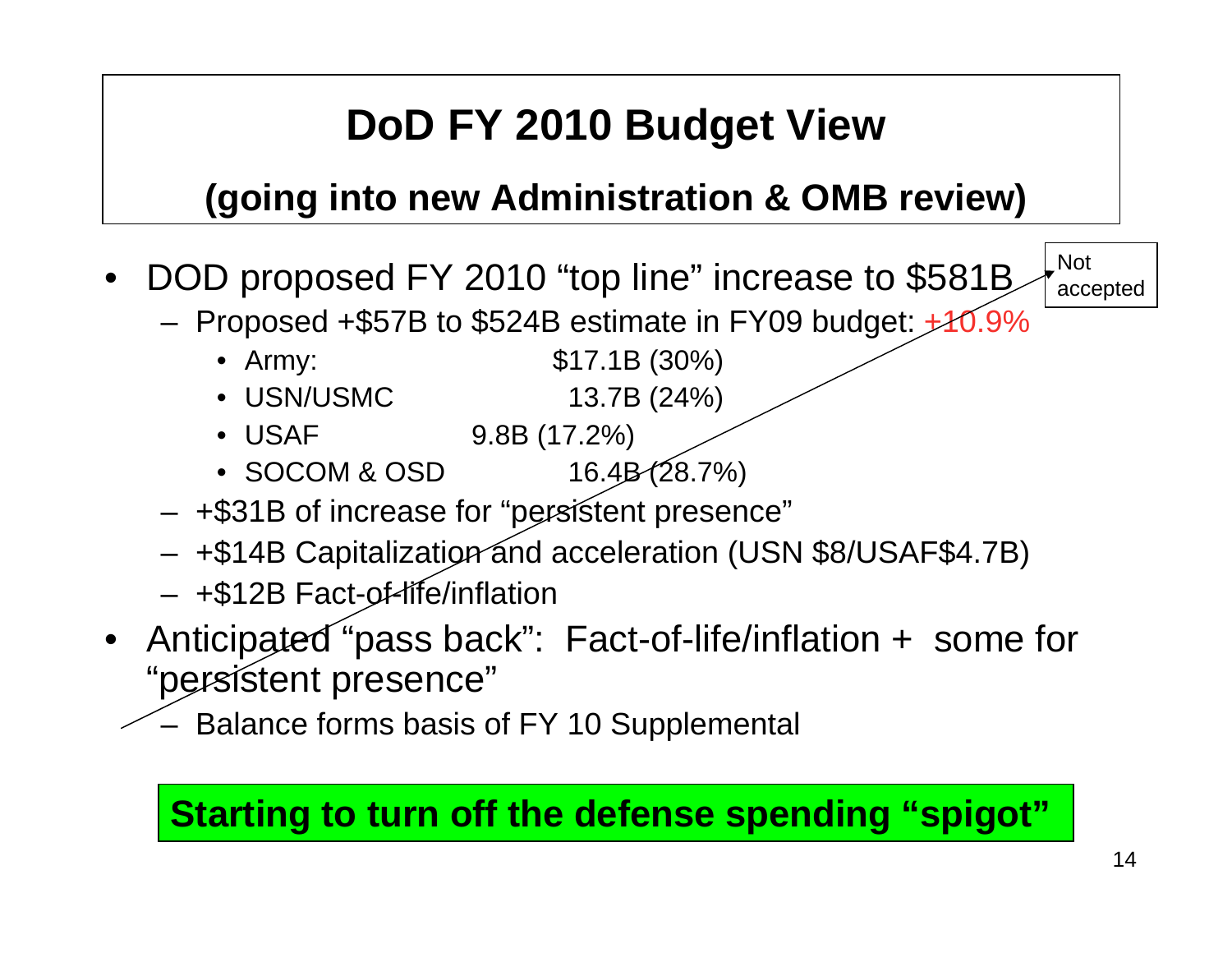# POM 08-13 (\$B)

|                  | 2008  | 2009  | 2010  | 2011  | 2012  | 2013  |
|------------------|-------|-------|-------|-------|-------|-------|
| <b>MILPERS</b>   | 116   | 125   | 129   | 134   | 139   | 144   |
| <b>O &amp; M</b> | 164   | 180   | 181   | 187   | 190   | 197   |
| <b>PROC</b>      | 98    | 104   | 113   | 118   | 122   | 125   |
| <b>R &amp; D</b> | 76    | 80    | 77    | 72    | 71    | 68    |
| <b>Total</b>     | \$480 | \$515 | \$524 | \$530 | \$539 | \$548 |

First major QDR-based POM adjustments in APOM 11-15; *politically expect top line reduction; best case "no change"*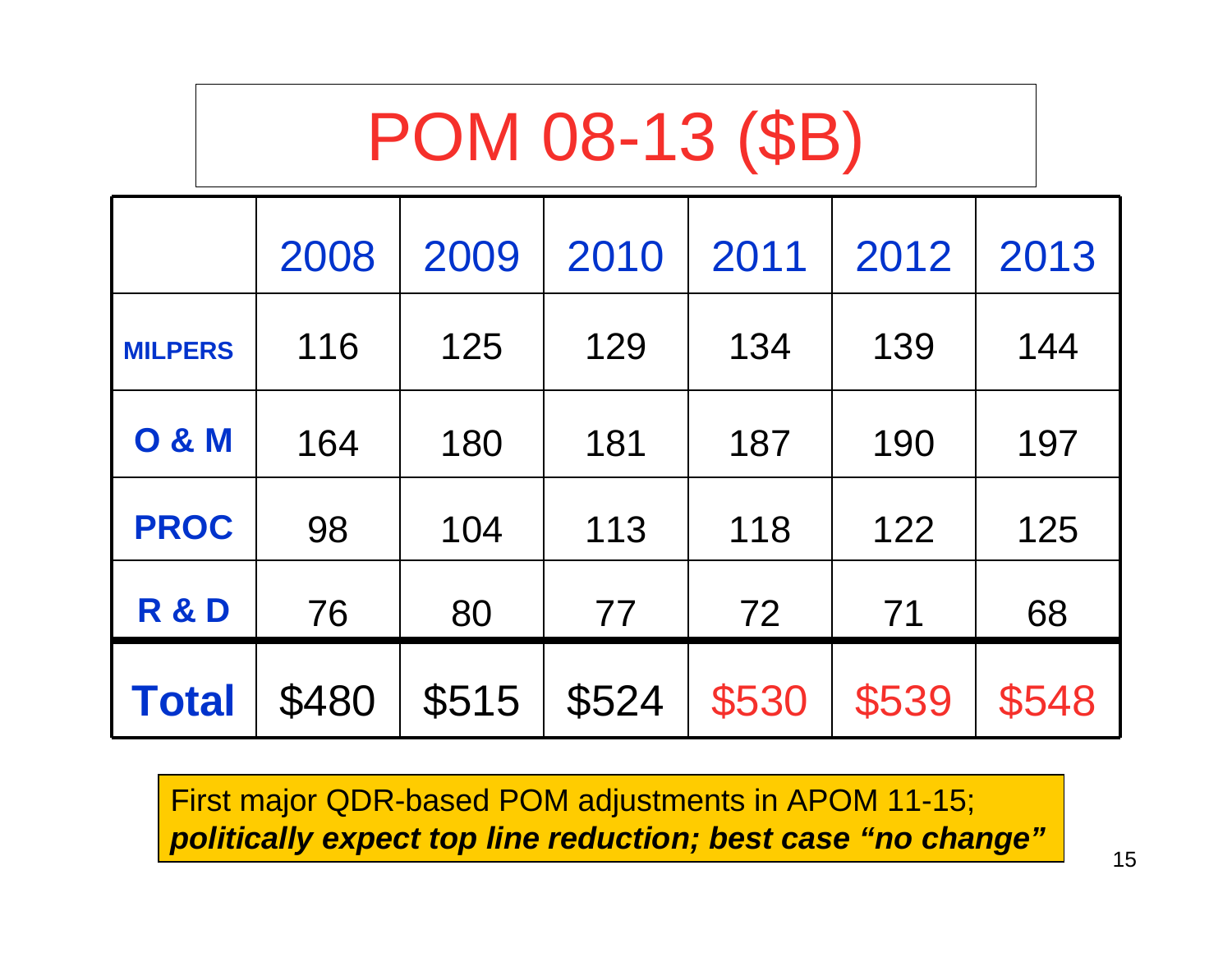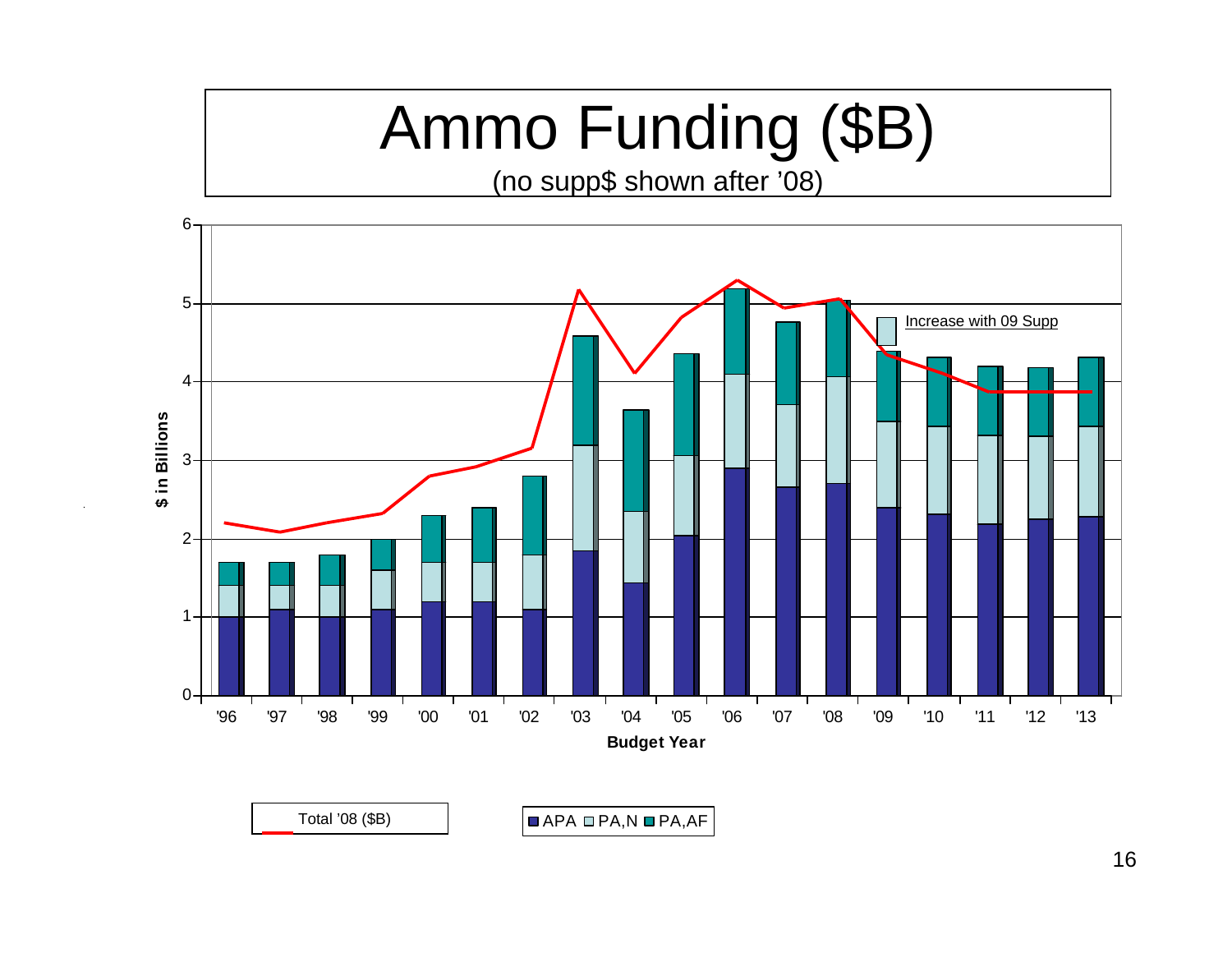### **Congressional Budget Schedule – CY 2009**

- Stimulus Package through mid-February
- Omnibus Appropriations/CR extension late February
- April 15<sup>th</sup> Congressional Budget Resolution sets USG functional allocations, e.g. "050 Defense"
	- *Indicator of Congressional support for Defense funding*
	- *Reflection of Defense Committee advocacy*
- Agency authorization and appropriation hearings: Mar & April
- FY09 Full Supplemental possible by Memorial Day
- HASC and SASC marks May-June
- HAC and SAC marks July September
- Late session but DoD could be done on time

Schedule driven by economic recovery considerations and time requirements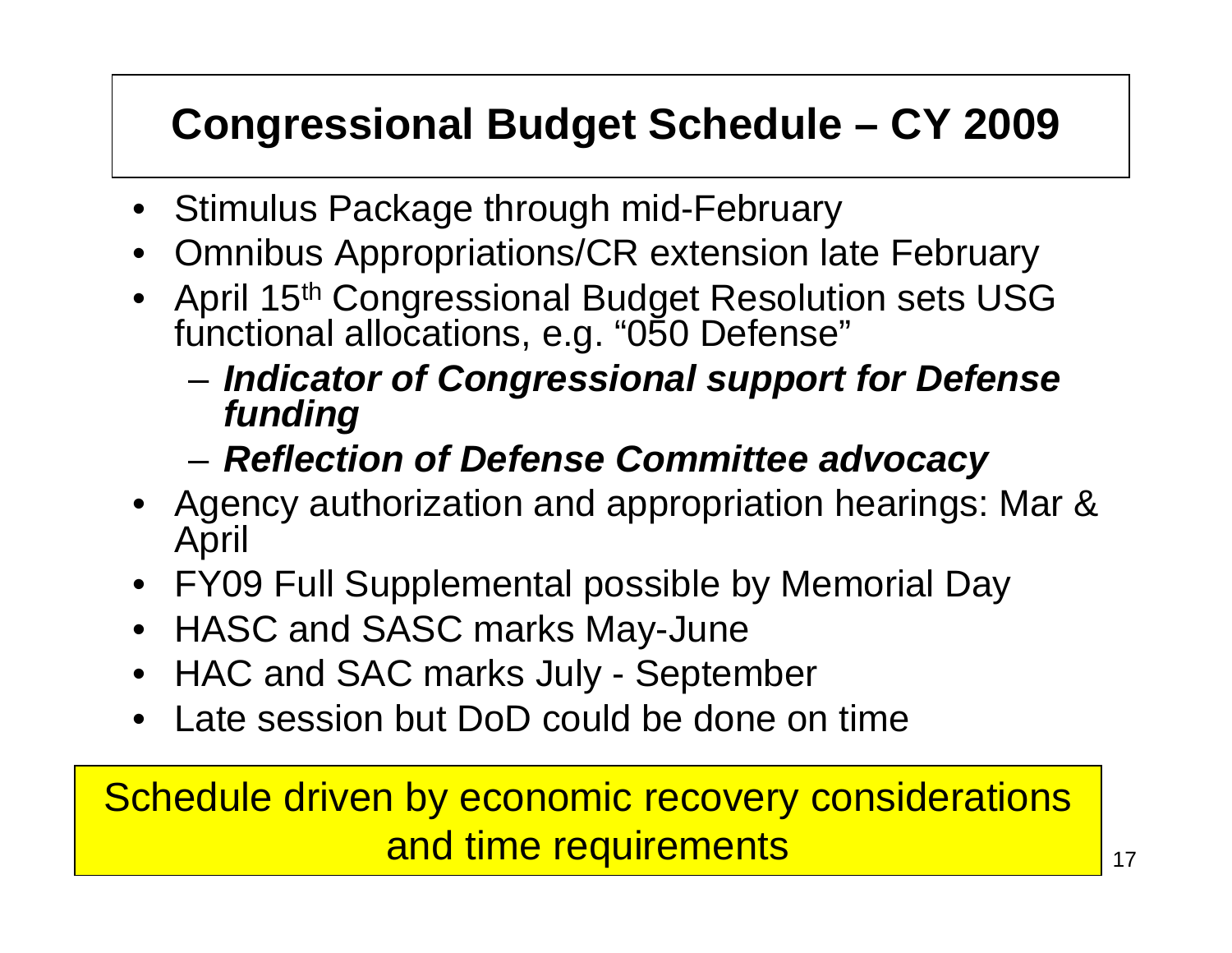# Random Thoughts/Gates Testimony

- Top line constraints "Money Spigot" closing
	- SECDEF does not like "across the board adjustments"
	- Current acquisition program not affordable
	- Major systems not off the table: FCS, ARH, LCS, KCX
	- C-17 and F-22 on the table but not in budget
	- Balance "desired vs. true needs" 75% vs. 90% solutions
	- Priority to current threat over potential future threats
- SECDEF/Deputy: Acquisition reform a priority
	- Clean up procurement system
	- Fix the requirements process

"CJCS say Defense budget cuts may target spending on Weapons":

T. Capaccio, Bloomberg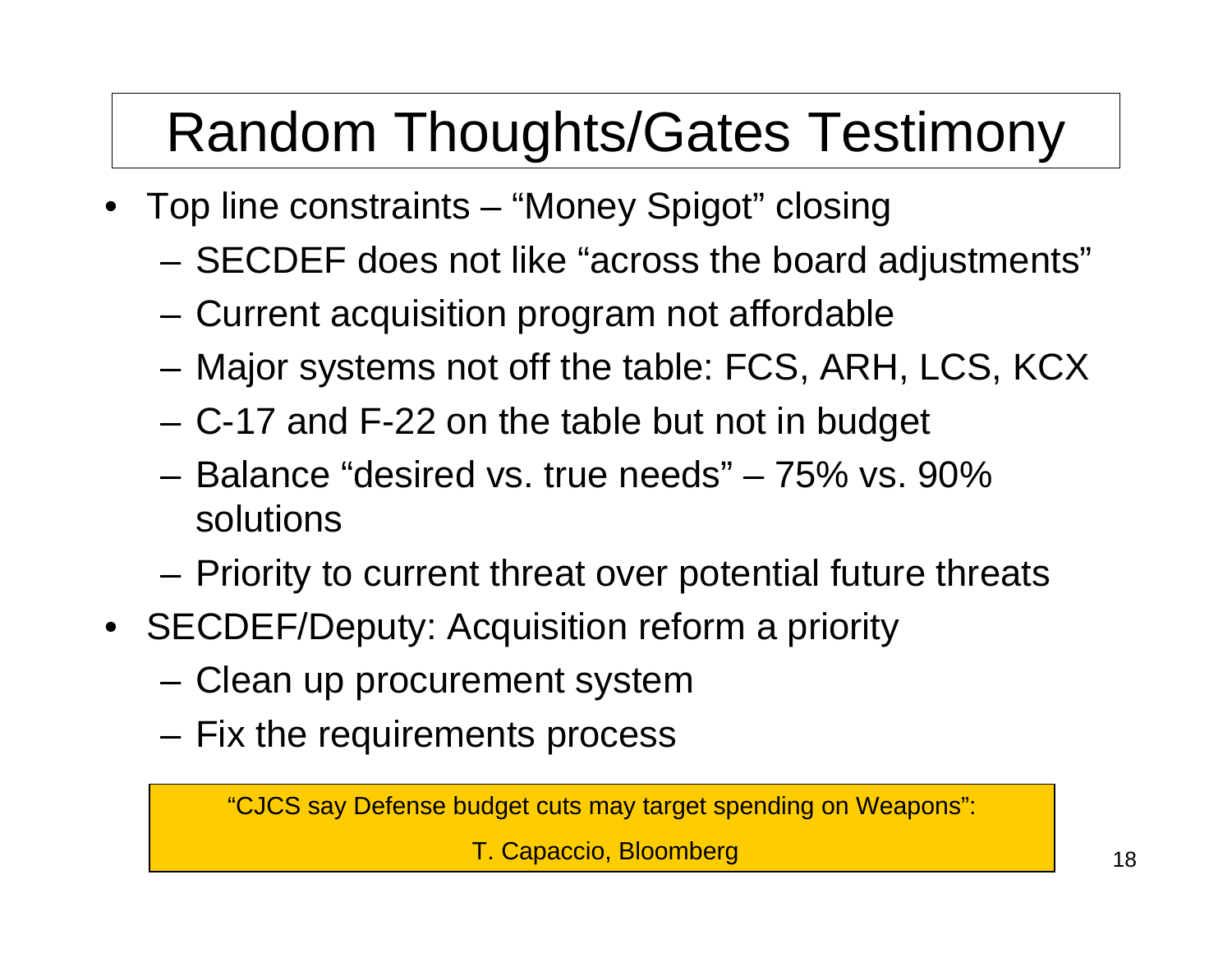# "Turning final for a soft landing zone?"

- If USG revenue is 18.3% of GDP in 2027, flow will not cover mandatory outlays and interest
- In 2017, Social Security outlays exceed receipts no Social Security Surplus, debt restructuring?
- Obama Administration has called for commission to reconcile entitlements, costs and revenues
- Many estimate DoD top line insufficient:
	- SECDEF >\$57B/year
	- CBO \$100B/year
- Next full POM (FY12-17 starting in 2010) may touch a new "fiscal reality"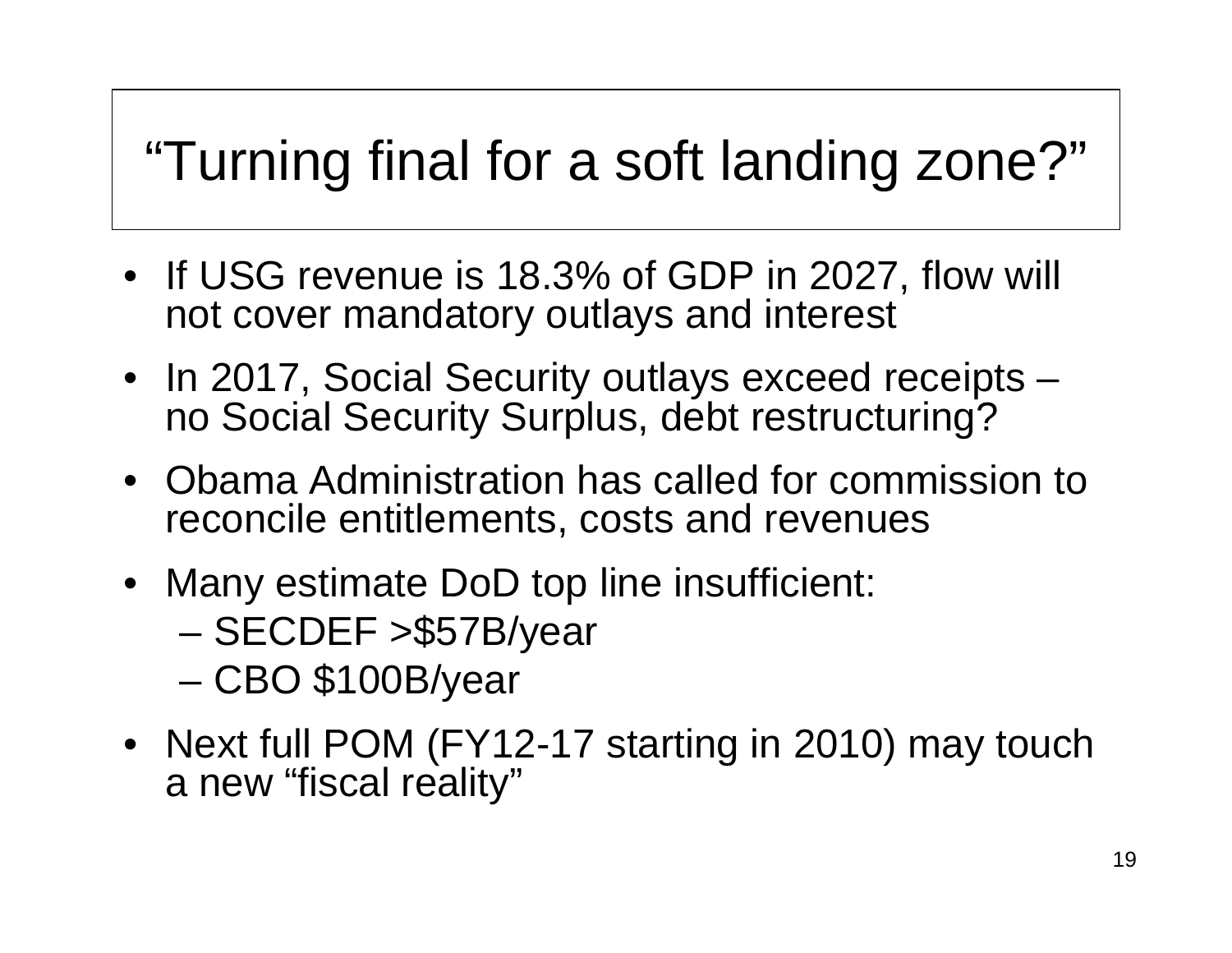# *What I think?*

- OMB budget pressure yields near top line "freeze" and supplemental safety valve
	- Not clear Congress would over ride Presidential "top line"
- For ammo, little changed since last year:
	- PEO-MIBTF "surge model" worked and continues to work – the right stuff delivered on time
	- Ammo program remains robust by historic standards
	- "Soft Power" requirements will compete for funding
	- Total spend is tapering off
	- Supplemental funding dropping off
	- "Soft landing" policy & procedures still a "work in progress"
- Accelerated QDR guiding and informing PB10, POM build and Administration policy
	- Now is the time to make case for IB health issues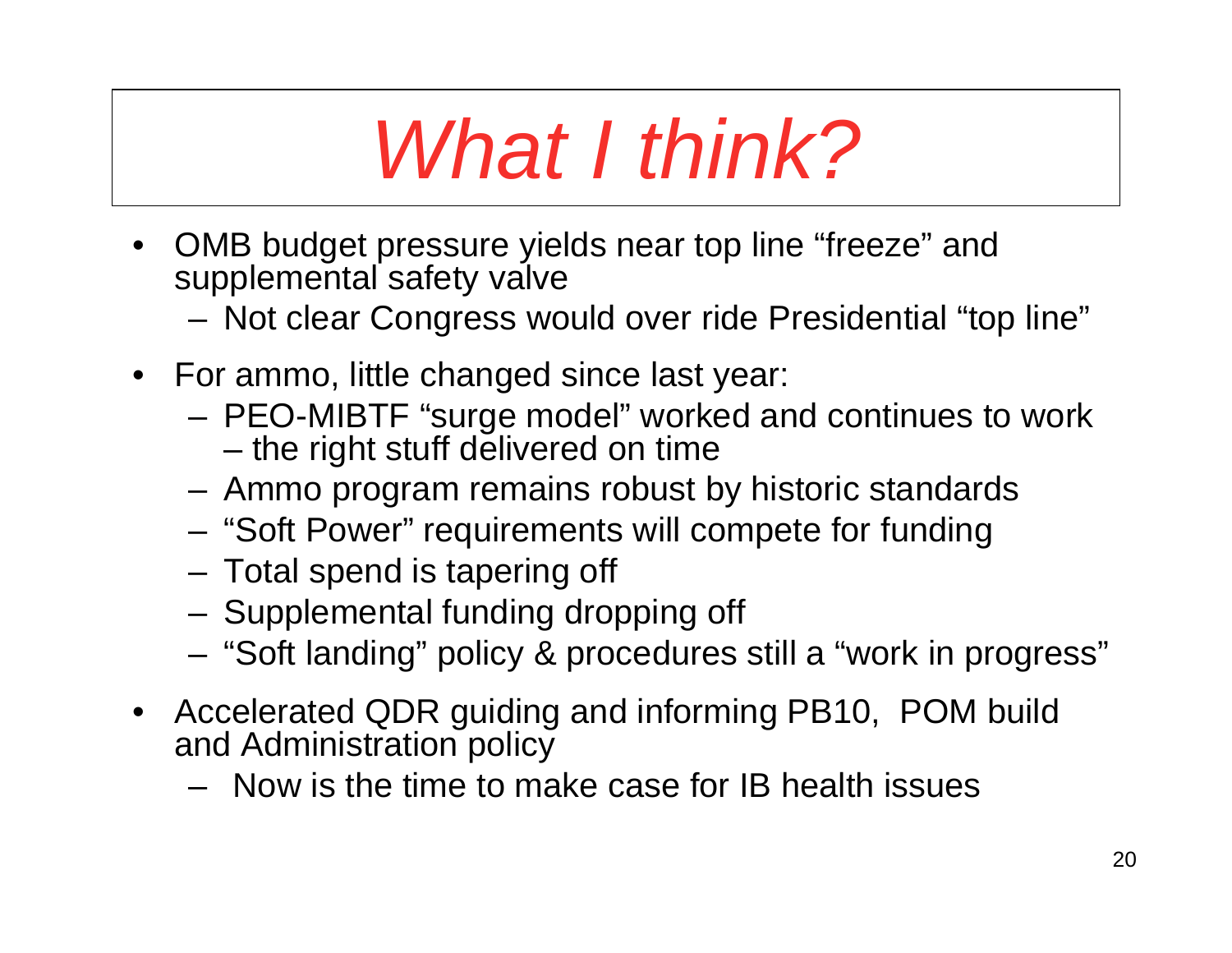# PS: "take a victory lap"

- The PEO-MIBTF "surge model" worked very well the right ammo gets there at the right time
- If not so, what did not work? Why?
	- Do not confuse management processes squeaking and "blundering through" with being broken
	- The "consensus answers" here are what need to be worked on and addressed
	- New Administration doing top-to-bottom review: now is the time to be heard.